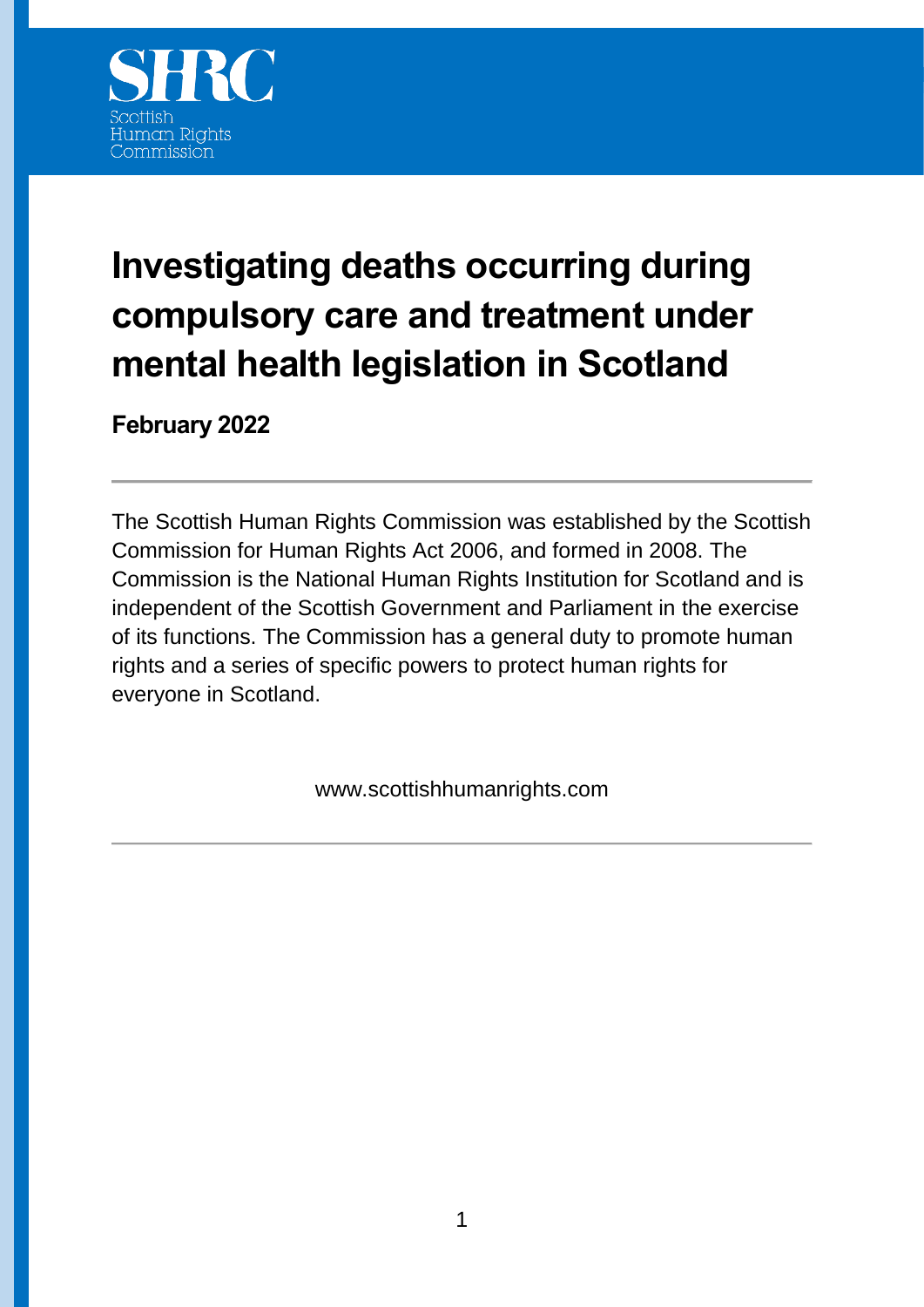#### **Introduction and response to questions**

The Scottish Human Rights Commission ("the Commission") welcomes proposals to address the absence of an adequate system of investigations in mental health detention. We have repeatedly highlighted the discrepancy between the level of investigation which occurs in relation to deaths in police or prison custody as compared to mental health detention, as both must satisfy the state's obligation to investigate deaths in order to protect the right to life in terms of Article 2 of the European Convention on Human Rights (ECHR). We have made previous submissions on proposals for including deaths in mental health detention in the category of mandatory FAIs<sup>1</sup>. In particular, we have highlighted the absence of certain requirements of Article 2 in the current system of investigations, most evidently, independence, public scrutiny and involvement of the next of kin. We are pleased that the Mental Welfare Commission ("MWC") has undertaken the work to consider proposals for a new system of investigation. We believe there is significant potential in a role for the Mental Welfare Commission in addressing the gaps in Article 2 protection, however, there are a number of areas which require to be clarified in order to achieve compliance.

The Commission has carried out extensive work examining the adequacy of arrangements for investigation of deaths in the prison context as co-Chair, together with Families Outside and the Chief Inspector of Her Majesty's Prisons in Scotland, of the Independent Review of the Response to Deaths in Prison Custody ("the Deaths in Custody Review"), which reported in November 2021. <sup>2</sup> The review took a human rights based approach, involving extensive engagement with families bereaved through a death in prison custody, and was underpinned by human rights obligations. All of the review's recommendations have been accepted in principle by the Scottish Government. The report identifies a series of recommendations aimed at helping fulfil the procedural requirements of Article 2. As the obligations arising under Article 2 call for the same level of robust investigation in the case of deaths in mental health detention, we believe the findings of that report should be applied in so far as possible to the proposals, allowing for differences in institutional arrangements and other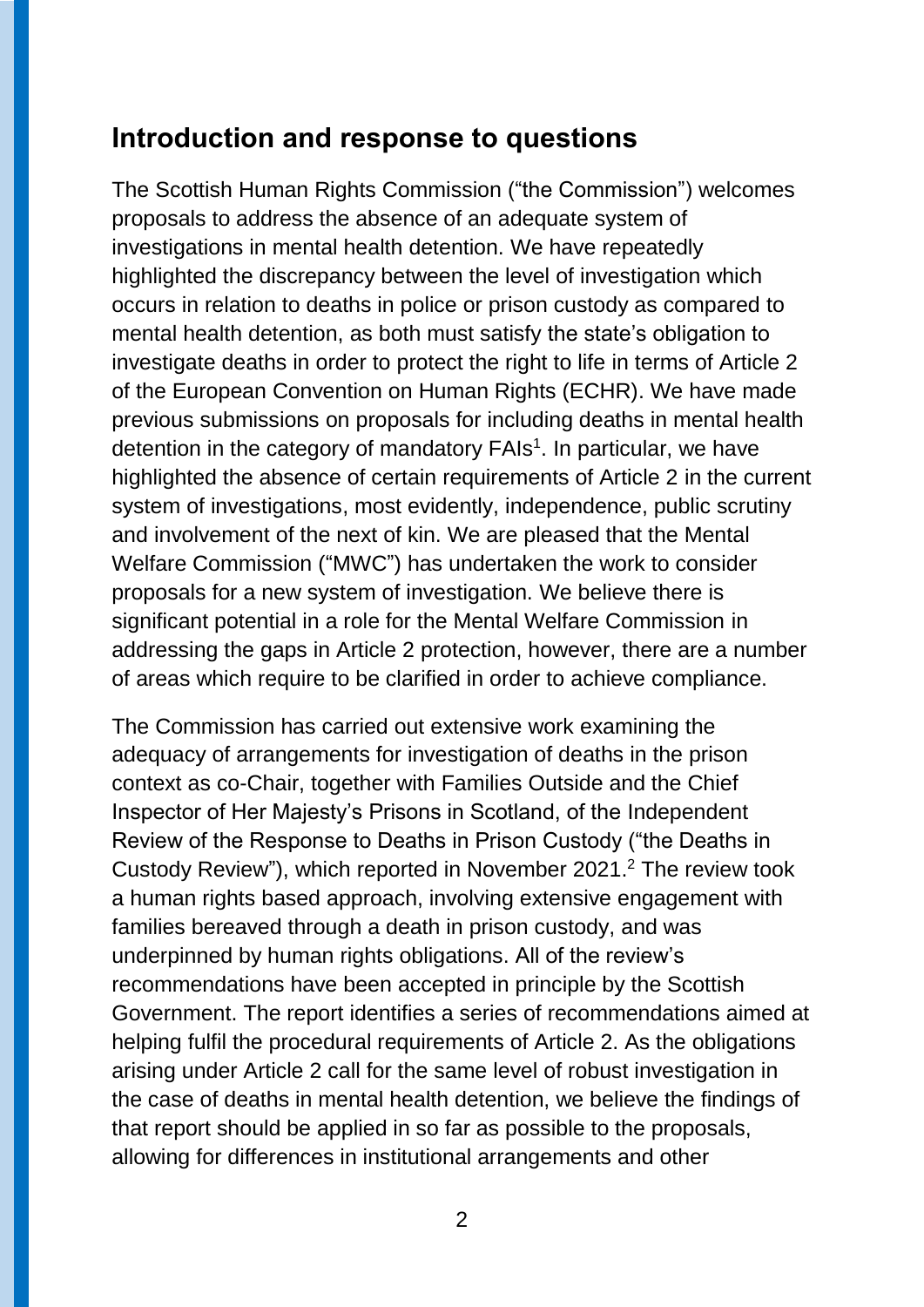particularities of context. The Key Recommendations of the report are annexed at the end of this submission. Throughout the submission, we have identified particular areas where they should be taken into account.

#### **Human rights framework**

Article 2 ECHR provides that "*Everyone's right to life shall be protected by law*". This includes positive obligations to protect individuals from real threat to life. These positive obligations include a procedural element which requires effective investigation of deaths to ensure the protection of life.

The procedural obligation has particular weight in circumstances where there is potential for State responsibility for the death. The European Court of Human Rights (the ECtHR) has found that:

*"Where lives have been lost in circumstances potentially engaging the responsibility of the State, Article 2 entails a duty for the State to ensure, by all means at its disposal, an adequate response – judicial or otherwise – so that the legislative and administrative framework set up to protect the right to life is properly implemented and any breaches of that right are repressed and punished"*. 3

The essential purpose of investigation is to secure the effective implementation of the domestic laws which protect the right to life and, in those cases involving State agents or bodies, to ensure their accountability for deaths occurring under their responsibility<sup>4</sup>. Within those bounds, the Court has allowed flexibility as to the form of investigation.

There are, however, certain essential requirements:

- **Independence**: The investigation must be carried out by a body with both institutional or hierarchical independence, and also practical independence from those implicated in the events<sup>5</sup>.
- **Effectiveness**: The investigation must be effective in the sense that it is capable of leading to a determination as to whether or not the behaviour or inactivity was justified and to the identification and punishment of those responsible. The authorities must take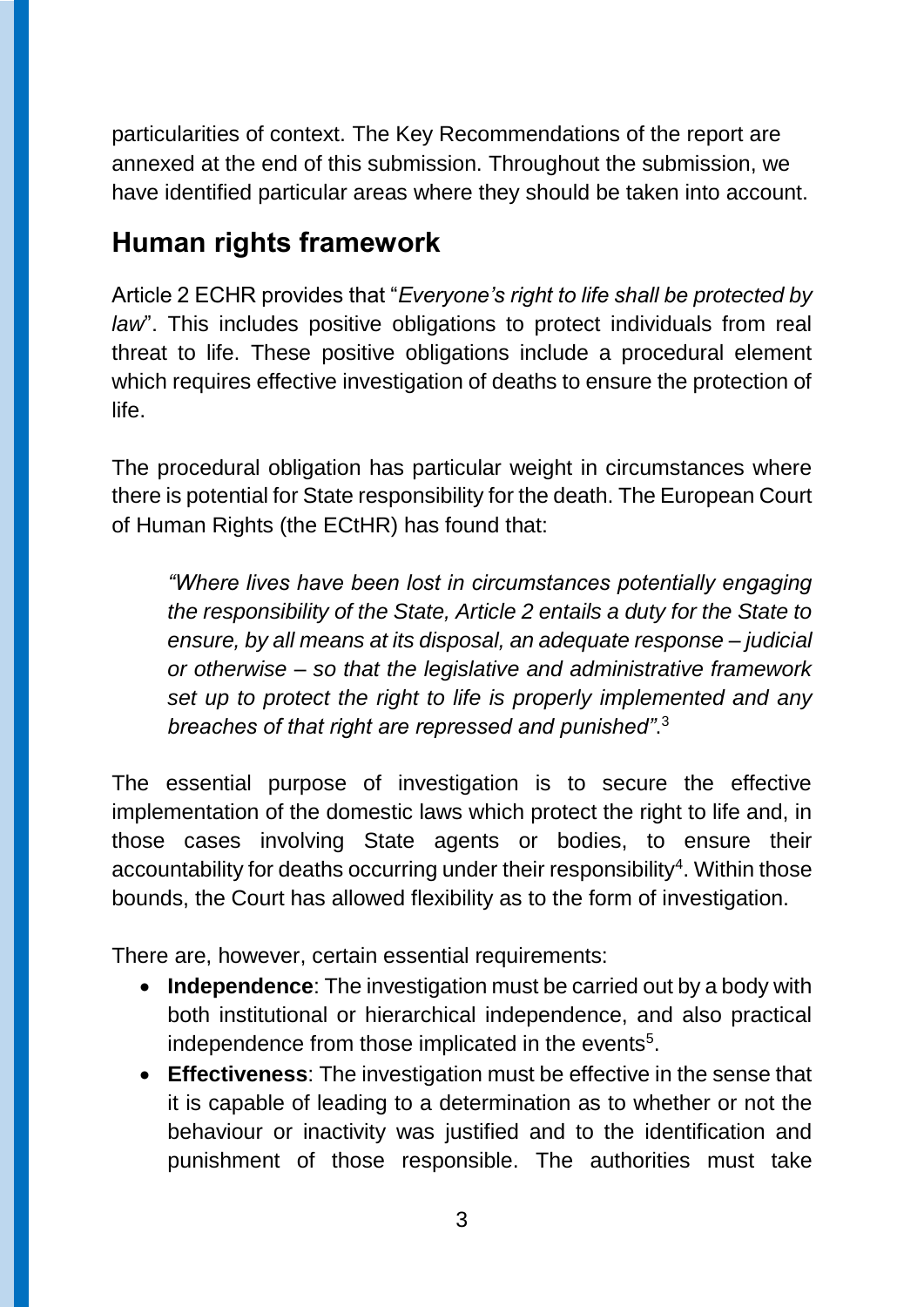reasonable steps to secure the evidence concerning the incident including, amongst other things, eye witness testimony, forensic evidence and, where appropriate, an autopsy which provides a complete and accurate record of injury and an objective analysis of clinical findings, including the cause of death $6$ .

- **Promptness and reasonable expedition<sup>7</sup>**
- **Public scrutiny**: there must be a sufficient element of public scrutiny of the investigation or its results to secure accountability in practice as well as in theory<sup>8</sup>.
- **Involvement of next of kin**: the victim's next-of-kin must be involved in the procedure to the extent necessary to safeguard his or her legitimate interests<sup>9</sup>. The ECtHR has found that investigations were not accessible to next of kin where, for example, the family of a victim had no access to the investigation or to key documents.<sup>10</sup>
- **Initiated by the State**: The authorities must act once the matter comes to their attention rather than leaving it to the next of kin to instigate<sup>11</sup>.

In considering when the procedural obligation of Article 2 arises, there is a particular obligation to provide explanations for deaths in custody or detention, in recognition of the fact that people in custody are in a vulnerable position and the authorities are under a duty to protect them.<sup>12</sup> The Court has also recognised that the position of inferiority and powerlessness which is typical of patients confined in psychiatric hospitals calls for increased vigilance in reviewing whether the Convention has been complied with.<sup>13</sup>

A similar investigative duty applies in respect of complaints of a breach of Article 3 ECHR, the prohibition of torture, inhuman or degrading treatment or punishment.

#### **Gaps in the current system**

The proposals (together with the 2018 Review which preceded them) identify a number of gaps in relation to the above requirements. These include the absence of a guarantee of independence in the way reviews are carried out, a lack of involvement of the next of kin, wide variation in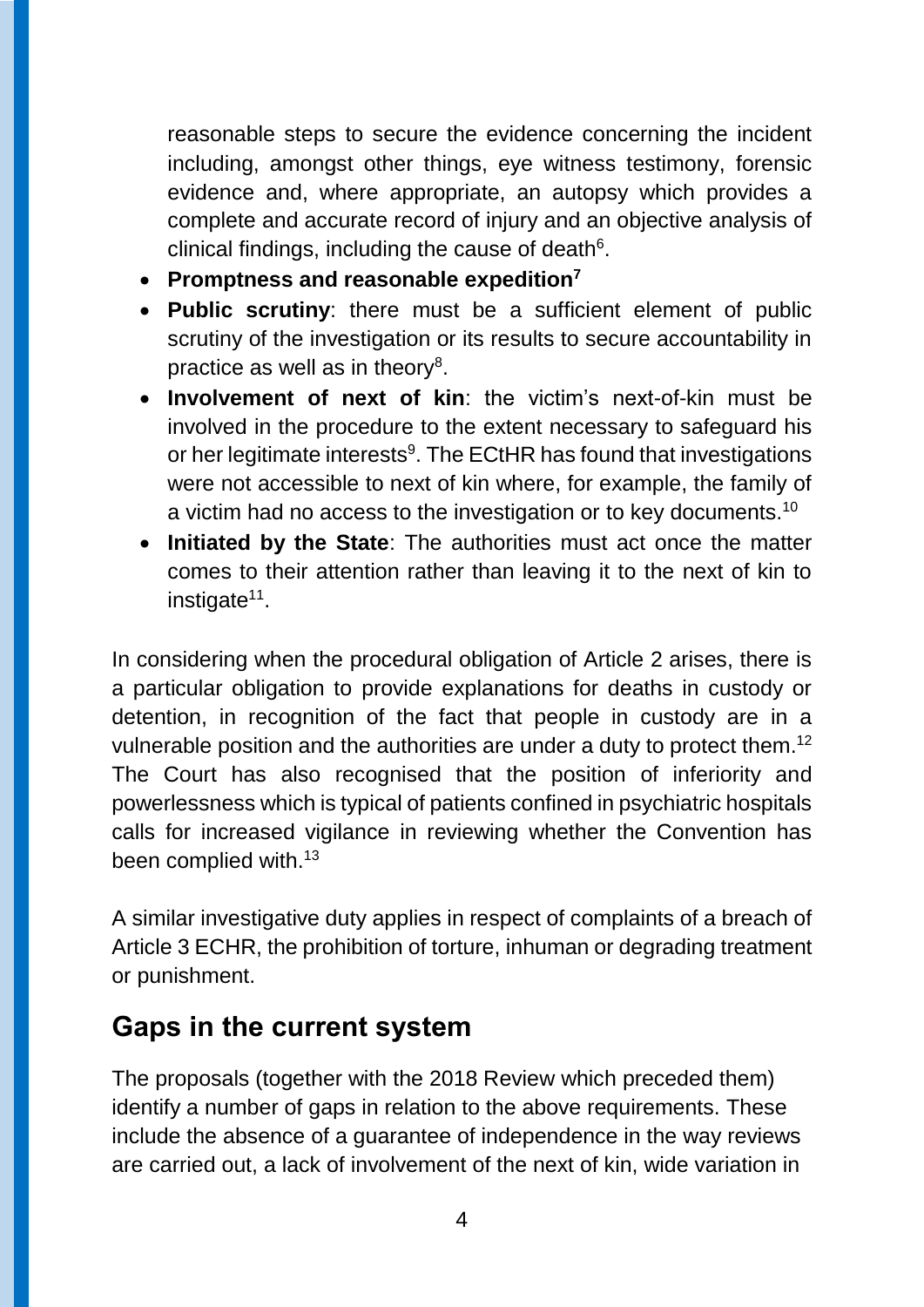the promptness of a review and inadequate public scrutiny. Moreover, there is a great deal of inconsistency across the system.

### **Discrepancy in systems of investigation with other situations of state custody**

From a human rights perspective, the starting point is that risks to life in situations engaging Article 2 require a level of investigation which meets the requirements set out above, regardless of whether the setting is a prison, police custody or mental health detention. Caselaw<sup>14</sup> has clearly established the positive duty of authorities to safeguard mental health patients from known risks to their life, in which circumstances the obligation to conduct an Article 2 compliant investigation arises (We will return to the question of distinctions between detained and non-detained patients below).

The Fatal Accident Inquiry (FAI) process is currently the principal way in which Scotland addresses the procedural requirement of the right to life in relation to deaths in prison and police custody. While mandatory FAIs take place in the case of those deaths, it remains discretionary to hold one in the case of deaths in mental health detention and they are rarely held. It is important to note that the present proposals do not propose any change to the role of FAIs, which would therefore continue to be rare. We believe that the discrepancy in the requirement for an FAI, as between deaths in prison and policy custody and in mental health detention, remains to be justified. While we support the need for independent investigation by a body such as the MWC, FAIs perform a distinct role as a judicial process, taking place under rules of evidence. As we found in the Deaths in Custody Review, an independent investigation would complement the FAI process as a useful and credible source of evidence surrounding the circumstances of a death in custody and support compliance with Article 2. It would not act as a substitute.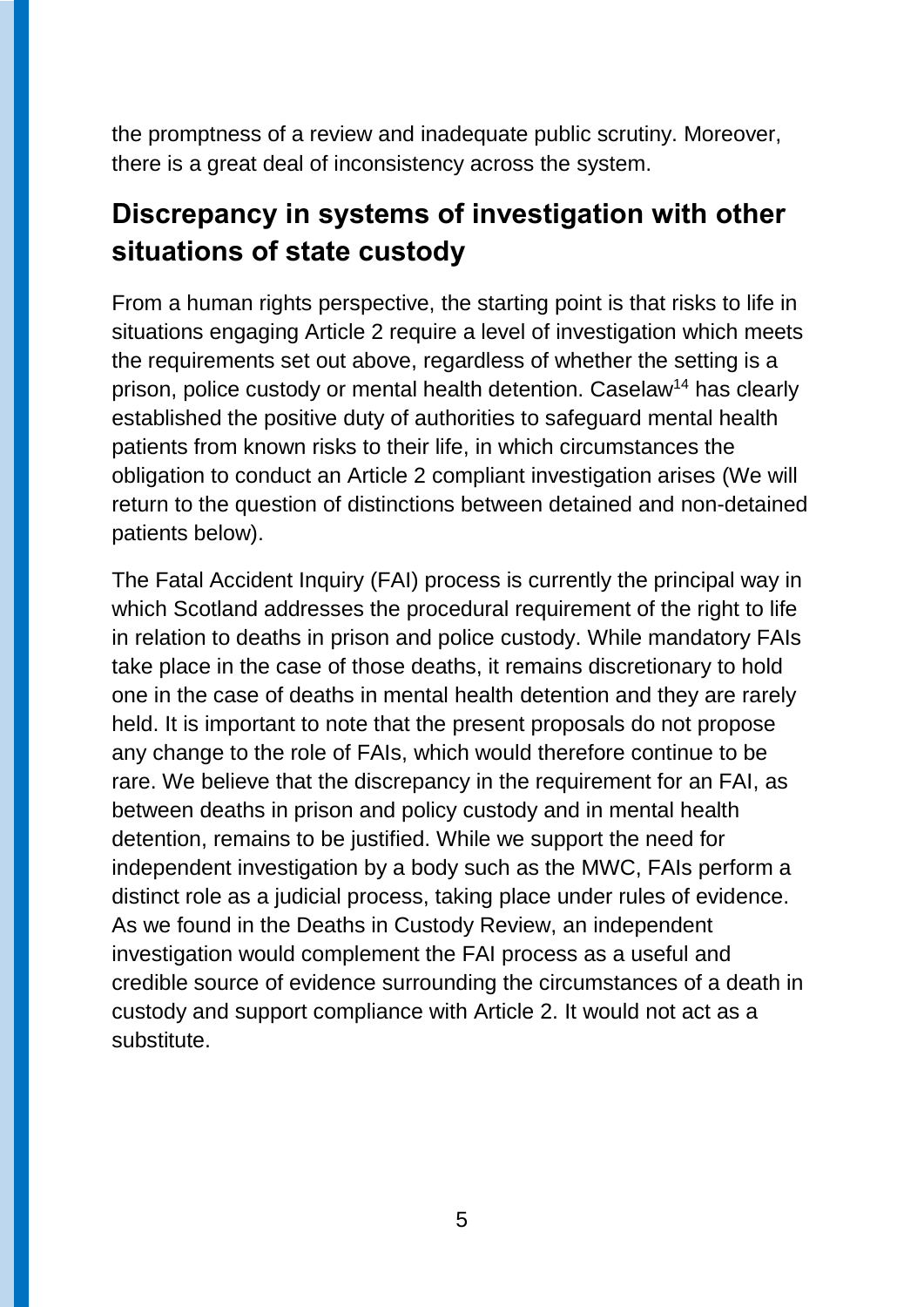In the absence of regular FAIs, it is especially important to consider the robustness of proposals for an alternative system in terms of compliance with Article 2

## **Comments on the revised process proposed by the Mental Welfare Commission**

#### **Question 9: Do you agree that the revised process for investigating deaths during compulsory treatment is human rights compliant? [Yes / No / Not sure]**

There are a number of benefits to the proposals in terms of increasing Article 2 compliance:

- **Independence and effectiveness**: The MWC appears to have the necessary degree of institutional and practical independence from Scottish Ministers, the NHS and health boards. It also appears to have a range of powers which would enable it to carry out an effective investigation, amongst those provided under ss.11-16 Mental Health (Care & Treatment)(Scotland) Act 2003. The Deaths in Custody Review highlighted the following essential features for an independent investigatory body:
	- o Unfettered access to all relevant material;
	- o Access to premises for the purposes of conducting interviews with employees, people held in detention and others;
	- $\circ$  The right to carry out such interviews for the purpose of the investigation.<sup>15</sup>

It recommended that the body's functions and remit should be set out in statute and explicitly linked to human rights standards. The current powers of the MWC may require to be clarified, in statute, to ensure they are sufficiently comprehensive and directed towards this purpose. Subject to such clarification, where investigation is *carried out* by the MWC itself, it may be possible to satisfy the requirements of independence and effectiveness;

 **Promptness and reasonable expedition**: The proposals to fix timescales for the completion of reviews would significantly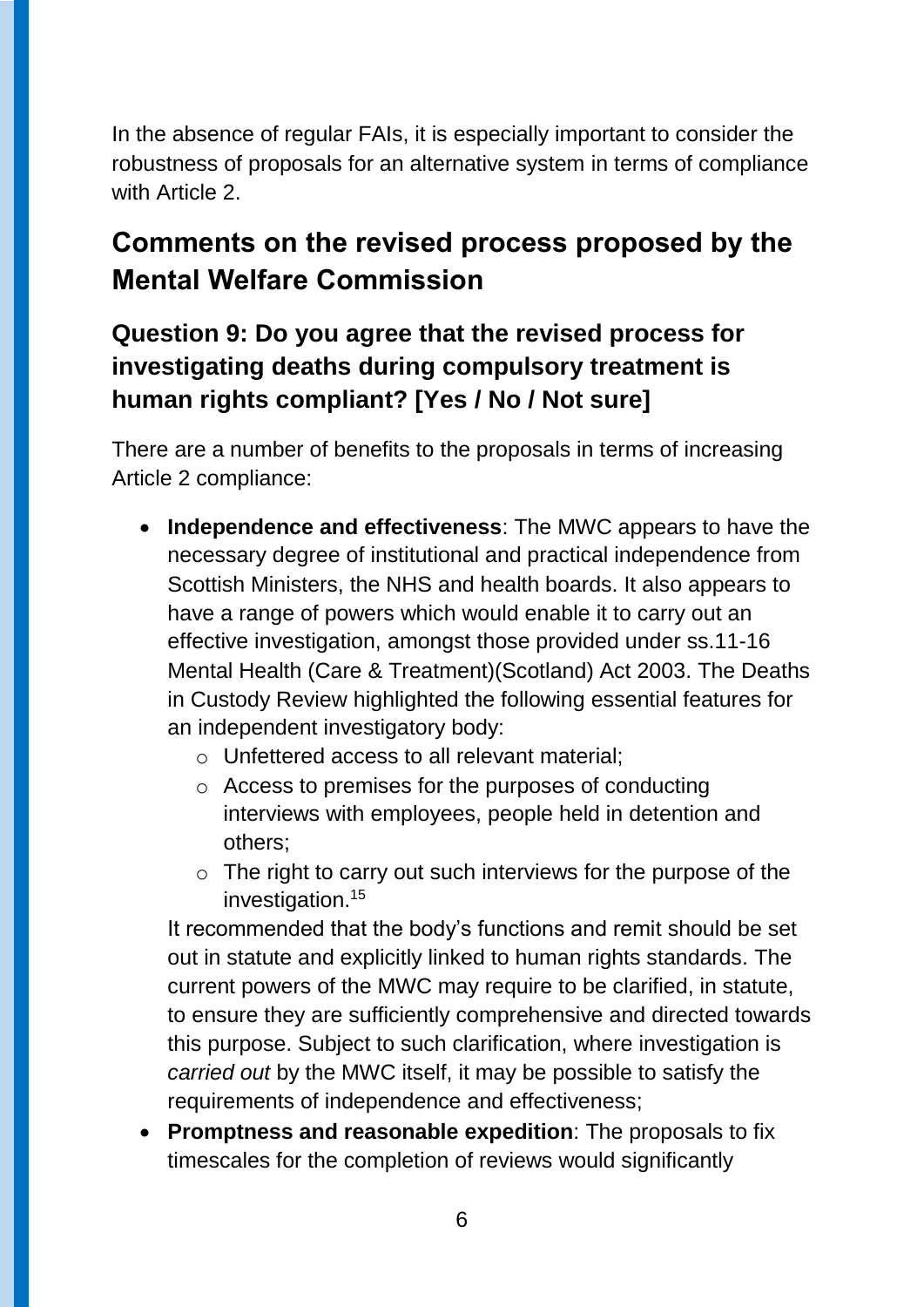improve this element. The Deaths in Custody Review recommended that any independent investigation should be completed within a matter of months, which should equally apply here<sup>16</sup>;

- **Public scrutiny:** The preparation of reports shared with families and services and the preparation of an annual report would be advances in this area, however, we believe additional elements of public scrutiny may be necessary (addressed below). The Deaths in Custody Review recommended that the independent body should be tasked with a duty to collate, analyse, monitor, and make publicly available a report on the trends, systemic issues, recommendations, learning, and good practice arising from all deaths, and track progress with implementation.<sup>17</sup> The annual report would be an important vehicle for this duty;
- **Involvement of next of kin**: The proposal for a Commission Liaison Officer provides a significant opportunity to increase involvement of the next of kin, although we believe there may be further support required (addressed below). There is a wealth of information in Chapter 5.3 of the Deaths in Custody Review about the information and support that families would find helpful, which could be used to inform this role;
- **Initiation by the state**: Both the central role of the MWC and the improved reporting of all deaths to the MWC would assist in fulfilling this requirement. In addition, there would be increased consistency across the system.

We believe, however, that a number of gaps remain in achieving Article 2 compliance.

At present, the proposals for reviews at Stages 3 – 5 present the following issues in relation to Article 2 requirements:

 **Independence**: The proposals envisage that the vast majority of investigations would take place under the existing procedures of review by the local service or an SAER and only "in exceptional cases" that the MWC would opt to undertake its own investigation. Professor White's review, from which these proposals arise, found that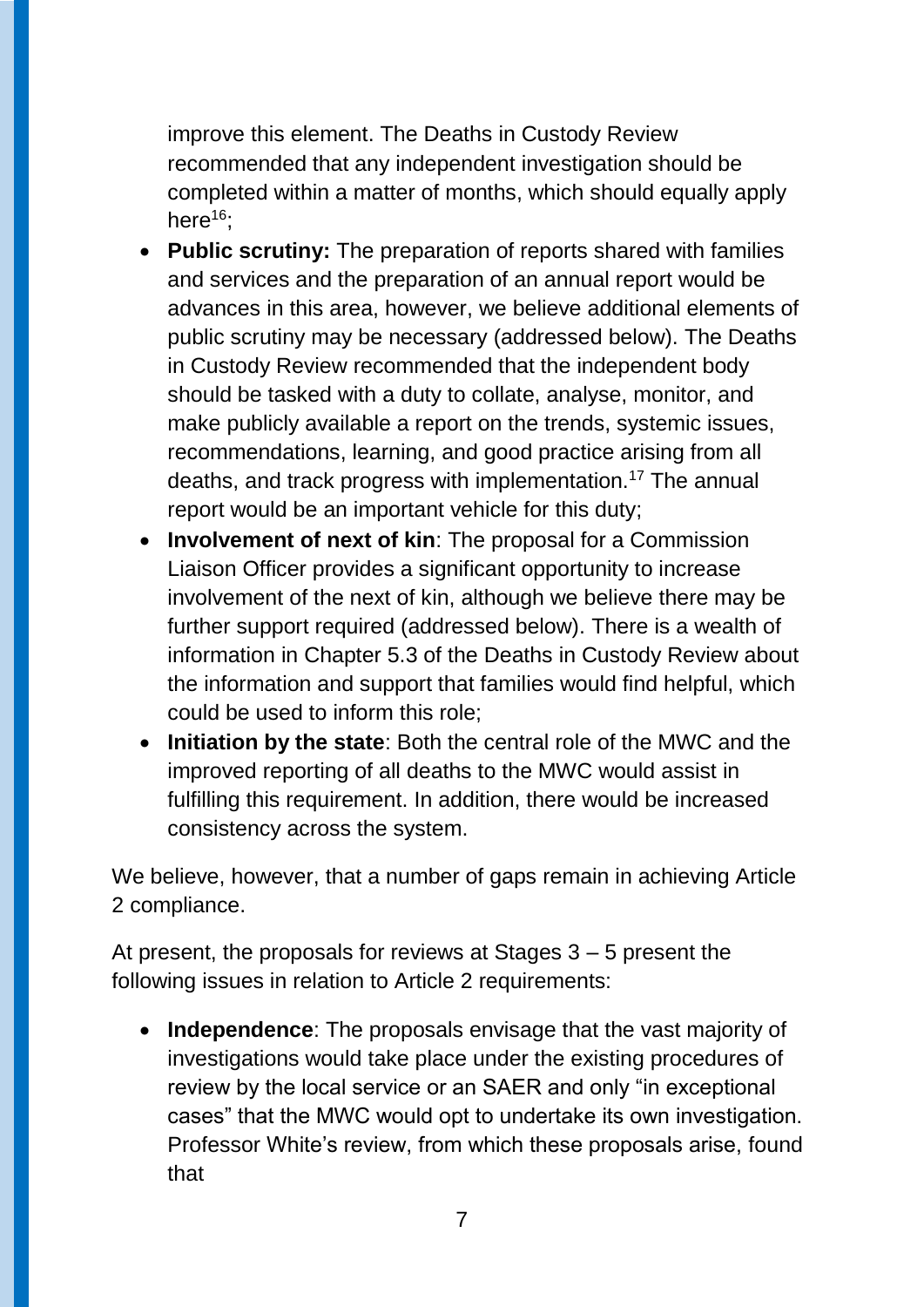*"Evidence submitted to the review from staff suggested that there is often difficulty in securing independence at a local level. However, any NHS board review cannot be said to be independent in the way that Article 2 requires"*. 18

We note that the MWC would provide oversight at Stage 3 and retains the option to follow up on a local investigation with which it is not satisfied at Stage 4, however, we are concerned that an after-the-fact review of a review carried out by bodies lacking Article 2 compliant characteristics is not sufficient to remedy the defect. As identified in the Deaths in Custody Review in relation to NHS and Scottish Prison Service reviews (DIPLARs):

*"while no doubt useful, it represents the SPS/private prison and NHS-agreed account of events and their assessment of improvements needed. An investigation undertaken independent of any authorities involved in the death could only aid the FAI process by ensuring as far as possible that all relevant facts are brought to light and that any failings are identified and lessons learned."<sup>19</sup>*

We note that the MWC can advise the local service(s) that the investigation should be chaired by an individual approved by the Commission. We believe this should be the case in all reviews carried out by local services. The Deaths in Custody Review found a need for all internal (prison and NHS) reviews to be conducted by a truly independent chair, with knowledge of the health and social care environments, providing the assurance that all deaths in custody are considered for learning points.<sup>20</sup> This standard should also be applied to deaths in mental health detention.

- **Effectiveness**: In subsequent investigation by the MWC where the initial investigation was found to be lacking, the ability to secure and assess relevant evidence would be significantly diminished by reliance on the initial findings and the time elapsed since the death occurred.
- **Public scrutiny**: An element of scrutiny is provided by the publication of reports to family and services, however, the degree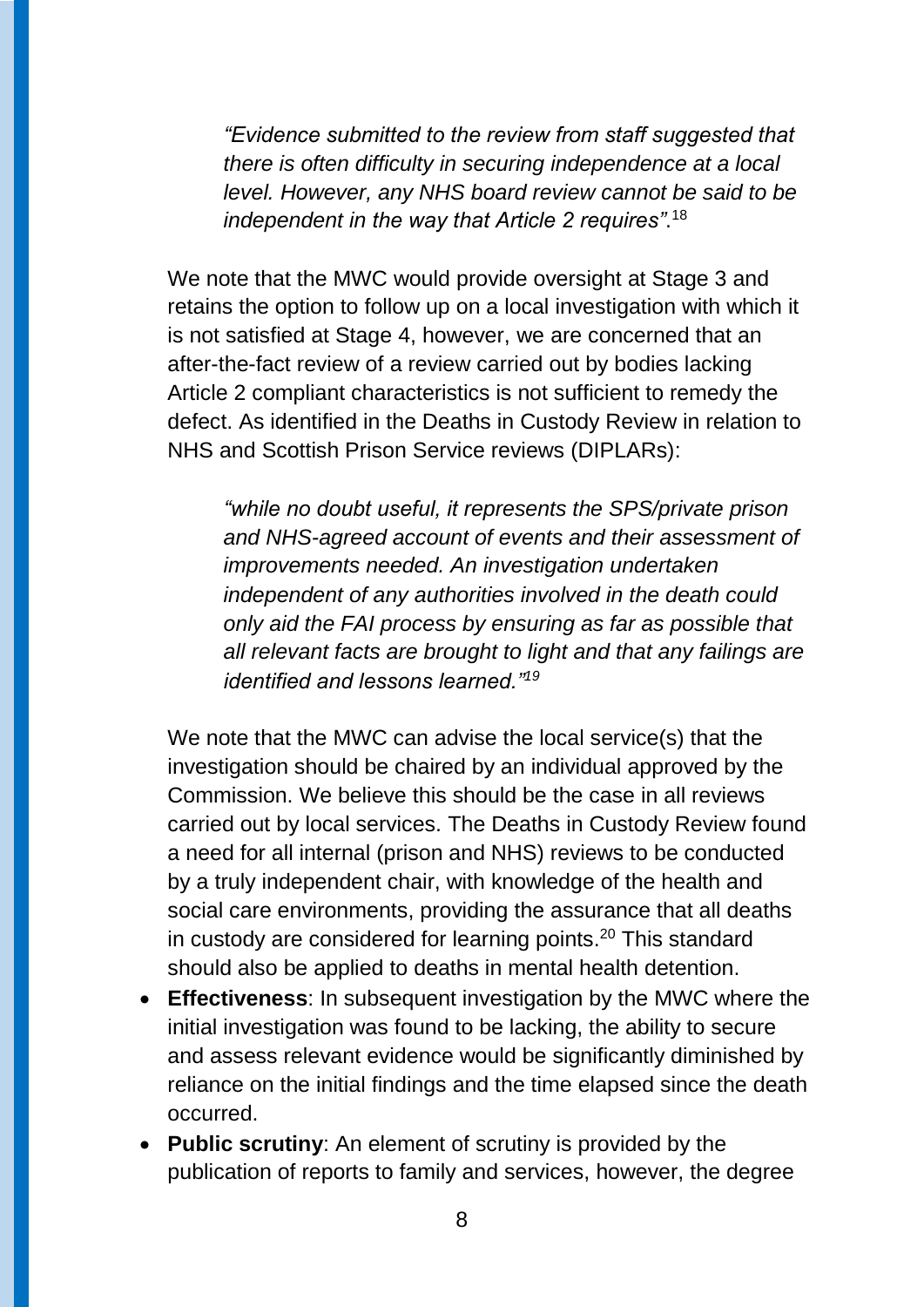of public scrutiny required in both local reviews/SAERs and MWC investigations may be more significant depending on the case. It may be necessary for some hearings to be held in public, as it is unlikely that there will be the opportunity for a public hearing by FAI. For example, in the case of *Paul and Audrey Edwards v The United Kingdom*<sup>21</sup>, it was found that while publication can be sufficient to satisfy the requirement of public scrutiny, the vulnerability of the individual and the series of failures by public bodies who bore responsibility to safeguard his welfare, leading to his death, called for the widest possible exposure. In that case, there was no good reason put forward for an inquiry to be in private, given the medical histories of those involved were in included in publication.

 **Involvement of the next of kin**: It will be important to clarify, in both local reviews and MWC investigations, what specific role or rights family members will have to be involved in the process. For example, can they influence the terms of reference, submit questions or have access to documents? The Deaths in Custody Review recommended that the family should be given the opportunity to raise questions about the death with the relevant [SPS and] NHS senior managers, and receive responses. It also suggested that family involvement in an independent investigation (which, in terms of the present proposals, would be by the MWC) could include a requirement to invite families to comment on proposed recommendations and what will change as a result. It also recommended that families or next of kin should have access to free and immediate non-means-tested Legal Aid funding for specialist representation to allow for their participation in legal processes.<sup>22</sup> We believe these recommendations should equally be applied here.

#### **Question 9a: Please explain what you think could be done to ensure that the new process fully complies with human rights standards**

The Deaths in Custody Review's key recommendation was that **"a separate, fully independent investigation should be undertaken into**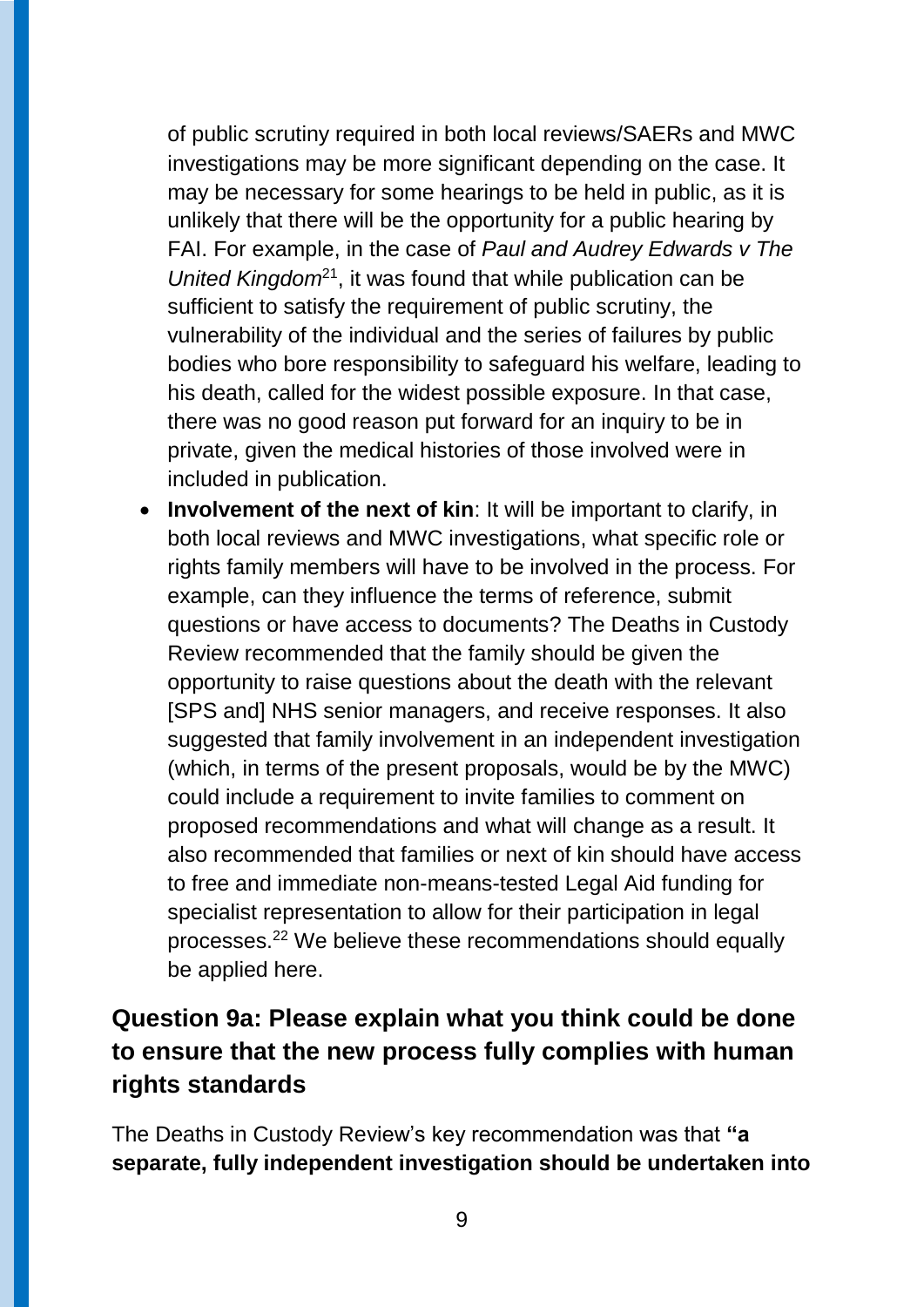**each death** in prison custody". This is intended to support internal processes carried out by the NHS (and, in that instance, Scottish Prison Service) as well as the holding of an FAI. The report describes a number of features of that body including that "its functions and remit – including, for example the timescales for investigation, the parties that must be involved in an investigation, and related complaints/appeals processes – should be set out in statute and explicitly linked to human rights standards"<sup>23</sup> We believe this recommendation should be equally applied to deaths in mental health detention. If the MWC is performing the role of the independent body, it would require to have the same features identified in the report (set out at p.6 above) and, crucially, to carry out the role of investigation itself in more cases than appear to be envisaged by the proposals.

It is worth noting that the independent investigation proposed by the Deaths in Custody Review would be required in all deaths, including those of "natural causes", as human rights concerns may arise even in those cases:

*"The Review was concerned at the lack of a rigorous process in the categorisation of deaths as being expected or foreseeable from natural causes. Given the lower level of scrutiny applied to these deaths [by SPS and NHS], it is essential that there are clear policies and procedures in place to ensure that only those deaths that properly fall within this category are documented as such.* 

*In addition, a natural cause death should not automatically be considered a foregone conclusion. Every death has the potential for both local and operational learning as well as providing pause for thought on institutional assumptions which may influence a person's life and illness trajectory, as well as allowing for consideration of systemic practices which may either consciously or otherwise influence decision making and actions"<sup>24</sup>*

The well-known case of Connor Sparrowhawk, in England, initially attributed by the NHS Trust to "natural causes" but, in fact, found to have been preventable, clearly demonstrates this point in the mental health context. As the Independent Review which followed Mr Sparrowhawk's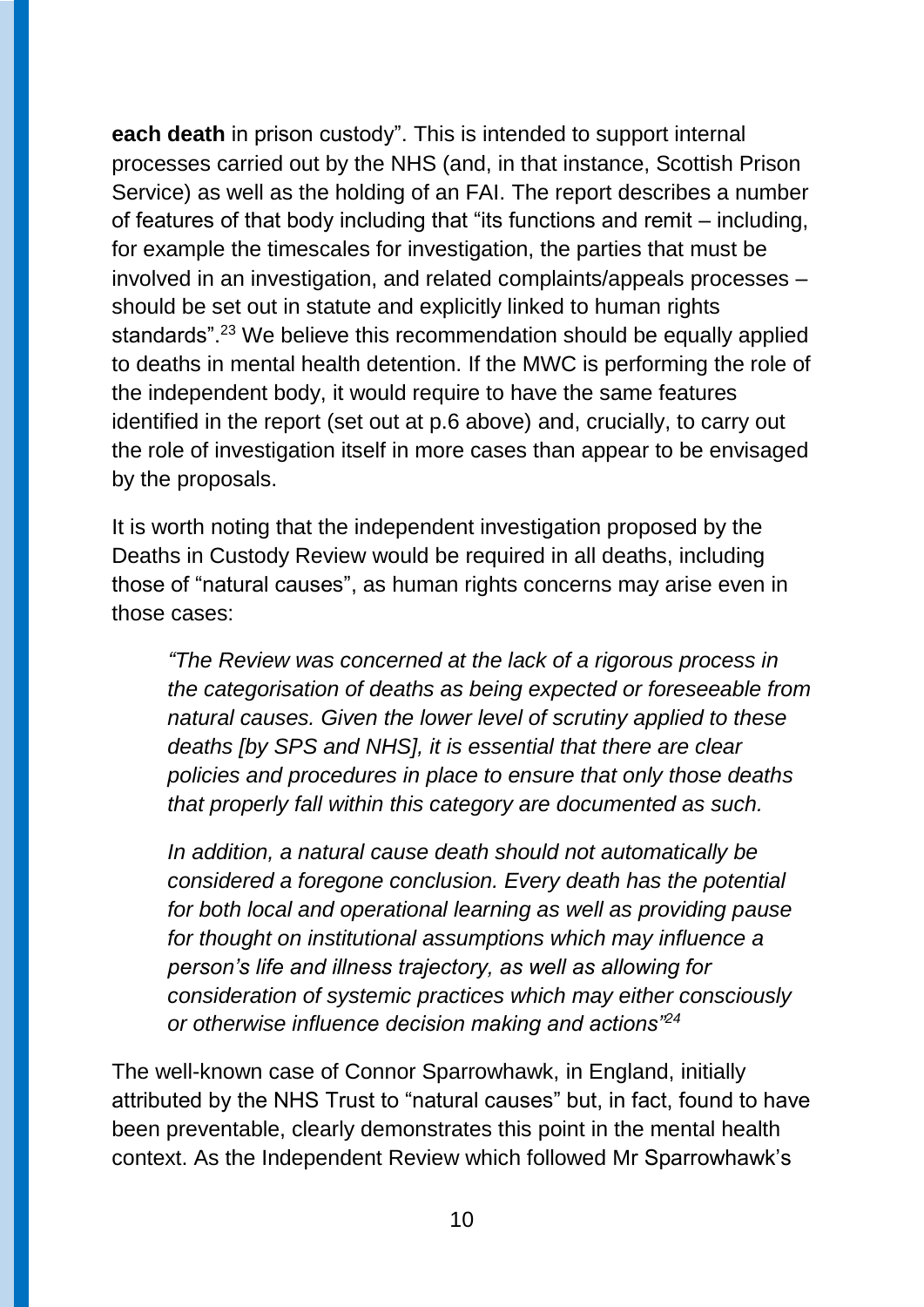death said: "A death can be from natural causes and still be unexpected. It does not necessarily mean that there were no care delivery problems and that learning cannot be derived."<sup>25</sup>

In our previous submissions, we acknowledged that a potential proportionate system of investigation of deaths in mental health settings may not require a mandatory FAI in all cases, instead comprising an initial investigation by an independent public body to rule out deaths from natural causes; in all other circumstances, a mandatory FAI would be triggered.

Similarly, a system administered by the MWC could take into account a proportionate response, in determining the process of investigation and the intensity of review required. A Key Recommendation of the Deaths in Custody Review was that this must be determined with regard to applicable human rights standards.<sup>26</sup> Such investigations must meet the requirements of Article 2 and would, in our view, therefore have to be carried out by the independent body, such as the MWC. In doing so, the MWC may itself conclude that a death was from natural causes and determine a less far-reaching review is necessary. Local reviews and SAERs would continue to be of assistance. We would consider that the most thorough of reviews should be carried out by the MWC in all deaths which are self-inflicted or involve the use of force, cases which, in England, are identified as engaging Article 2 and which require an enhanced inquest (a more thorough inquest and scrutiny by a coroner sitting with a jury, leading to a narrative verdict on "in what circumstances" the death occurred).<sup>27</sup> We would consider deaths following an incident of restraint to fall within this category.

Local reviews and SAERs should also ensure independence (in which they would be assisted by oversight by the MWC), the involvement of family members and adequate public scrutiny. We note that guidance on these matters is to be produced and we suggest that it includes clear instruction on what families can formally influence and how can they participate, as well how to ensure appropriate levels of public scrutiny throughout the review and through publication thereafter. The recommendations at paragraph 5.5.14 of the Deaths in Custody Review,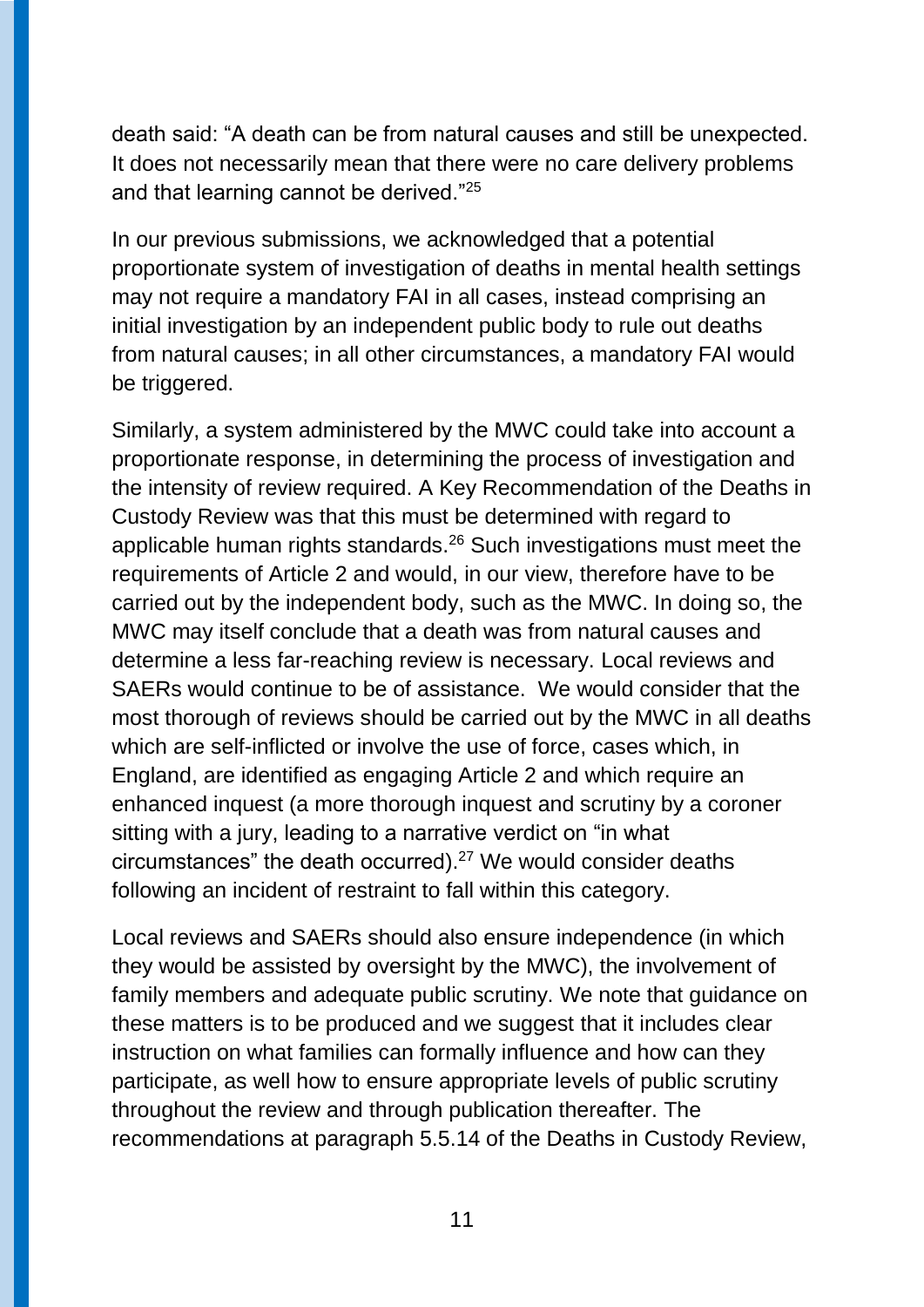which detail how [SPS and] the NHS should carry out procedures like SAERs should be followed.<sup>28</sup>

We recognise that our comments suggest a much more significant role for the MWC as a primary investigator than the proposals contemplate. We believe this is necessary to meet Article 2 requirements and early recognition of the resource this would require for the MWC is essential.

Follow-up and escalation of recommendations remains crucial to establishing an effective system of preventing deaths. The proposals for the MWC to report on and follow up recommendations and to escalate to Scottish Government where necessary are positive and echo the findings of the Deaths in Custody Review, which found that the independent body should be tasked in statute with the duty to monitor the implementation of learning arising from investigations and FAIs effectively, including the dissemination of good practice. This should also be backed up by the ability to hold agencies to account, found by both the Deaths in Custody Review<sup>29</sup> and the Angiolini Review<sup>30</sup>, in the form of a National Oversight Mechanism.

There remains the question of whether a system of investigation should extend to patients who are not detained. The Supreme Court has established that hospitals are under a duty to take reasonable steps to safeguard the right to life of mental health patients in their care, whether detained or not, if they knew or ought to have known that there is a real and immediate risk to their life. They observed that the difference between a patient who is detained and one who is not may be one of "form, not substance". <sup>31</sup> This position has been confirmed by the ECtHR, however, they consider that a stricter standard of scrutiny will be required for detained patients.<sup>32</sup> We believe therefore that a system of review should be extended to non-detained patients to establish whether there are any circumstances which might engage Article 2 and necessitate further investigation.

#### **Question 7: Do you have any comments on the potential impacts of the revised process on those with protected characteristics?**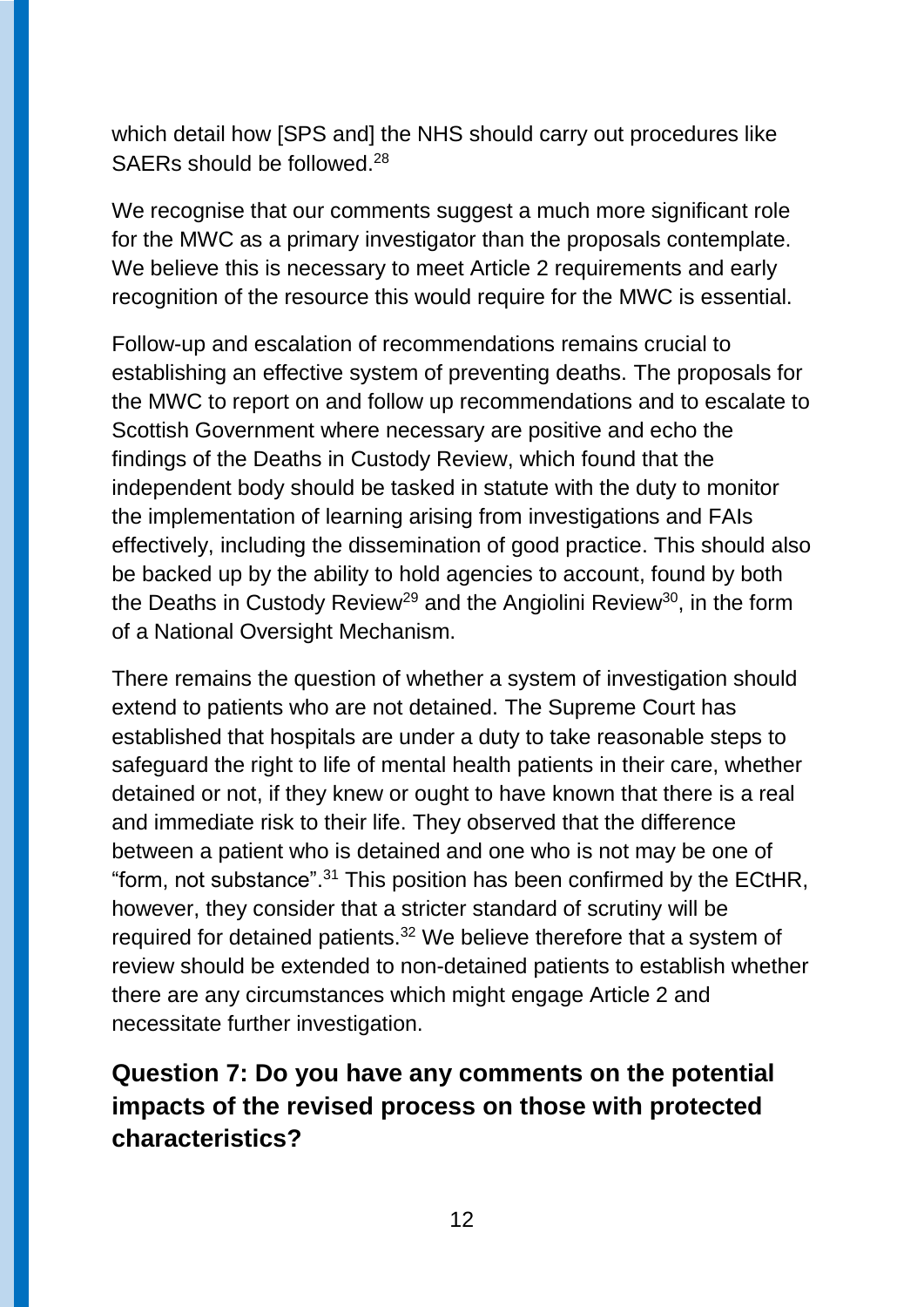#### **Question 7a: Please explain what you think could be done to minimise any negative impacts on people with protected characteristics.**

In order to aid public scrutiny and to identify trends which require action, it will be important to compile consistent data in the process of annual reporting. This must include data disaggregated by key features, in particular, protected characteristics (as set out in the Equality Act 2010). Data should be disaggregated as far as possible; for example, data on ethnicity should be aligned to census categories and data on disability should account for different types of condition or impairment. This would enable the identification of trends such as, for example, disproportionate deaths of certain racial groups or among people with learning disabilities. The collection of appropriately disaggregated data is required by Article 31(2) of the Convention on the Rights of Persons with Disabilities<sup>33</sup>

The collection and use of such data will also support the MWC's and other relevant listed bodies', compliance with the Public Sector Equality Duty, [guidance on which is available from the EHRC.](https://www.equalityhumanrights.com/en/advice-and-guidance/guidance-scottish-public-authorities)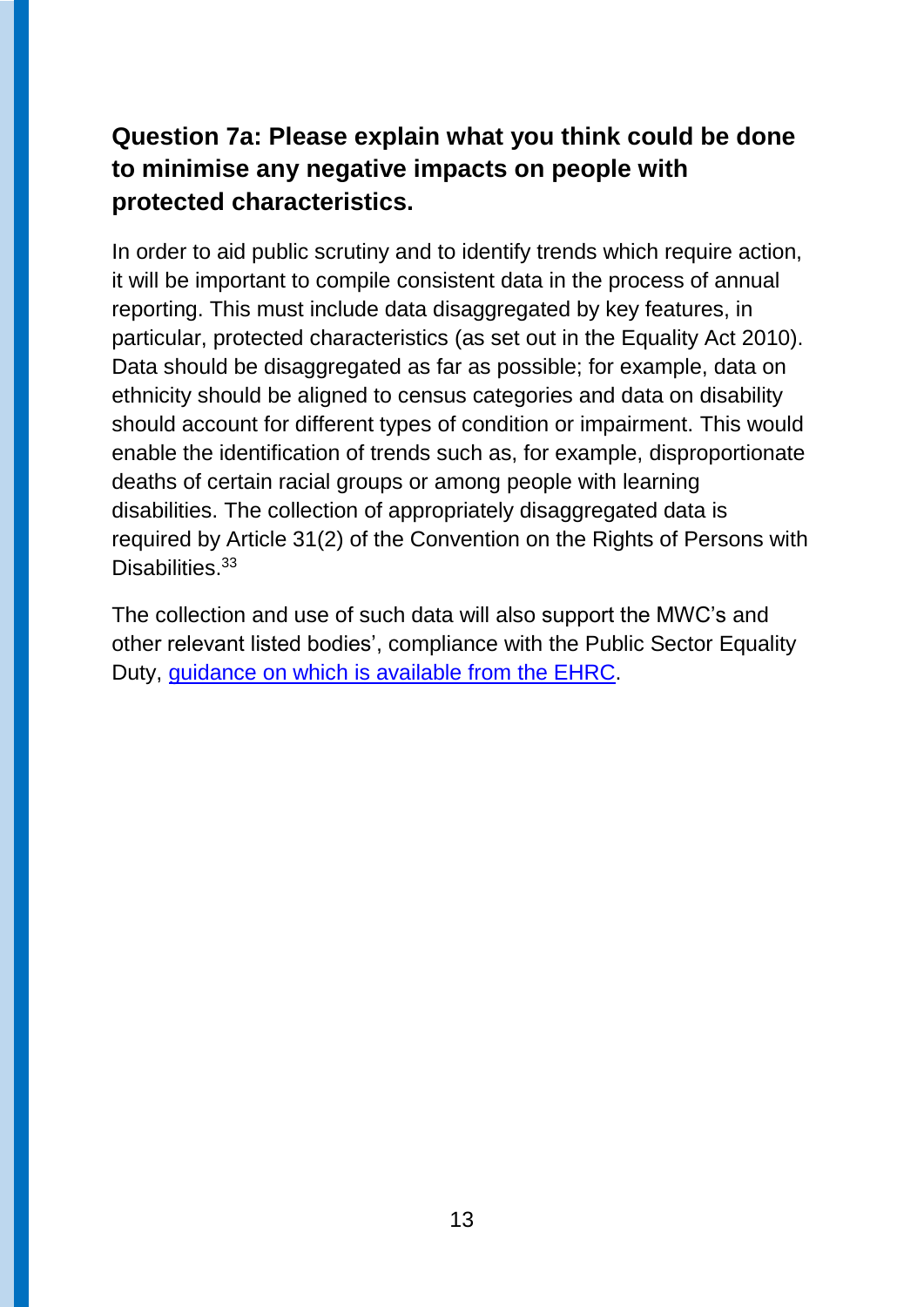## **Annex: Key Recommendations of the Independent Review of the Response to Deaths in Prison Custody**

Key Recommendation: A separate independent investigation should be undertaken into each death in prison custody. This should be carried out by a body wholly independent of the Scottish Ministers, the SPS or the private prison operator, and the NHS.

- The independent investigation should be instigated as soon as possible after the death and completed within a matter of months.
- The investigation process must involve the families or Next of Kin of those who have died in prison custody.
- The purpose of the investigation should be to establish the circumstances surrounding the death, examine whether any operational methods, policy, practice, or management arrangements would help prevent a recurrence, examine relevant health issues and assess clinical care, provide explanations and insight for bereaved relatives, and help fulfil the procedural requirements of Article 2 of the ECHR. All investigations must result in a written outcome.
- In determining the process of investigation and the intensity of review required, the independent investigatory body must have regard to applicable human rights standards, including those set out in the online Appendices.
- The independent investigatory body must have unfettered access to all relevant material, including all data from SPS, access to premises for the purpose of conducting interviews with employees, people held in detention and others, and the right to carry out such interviews for the purpose of the investigation. Corresponding duties should be placed on SPS and other relevant institutions requiring the completion, retention and production of relevant information in their possession.
- The independent investigatory body must be required to produce and publish reports analysing data on deaths in custody,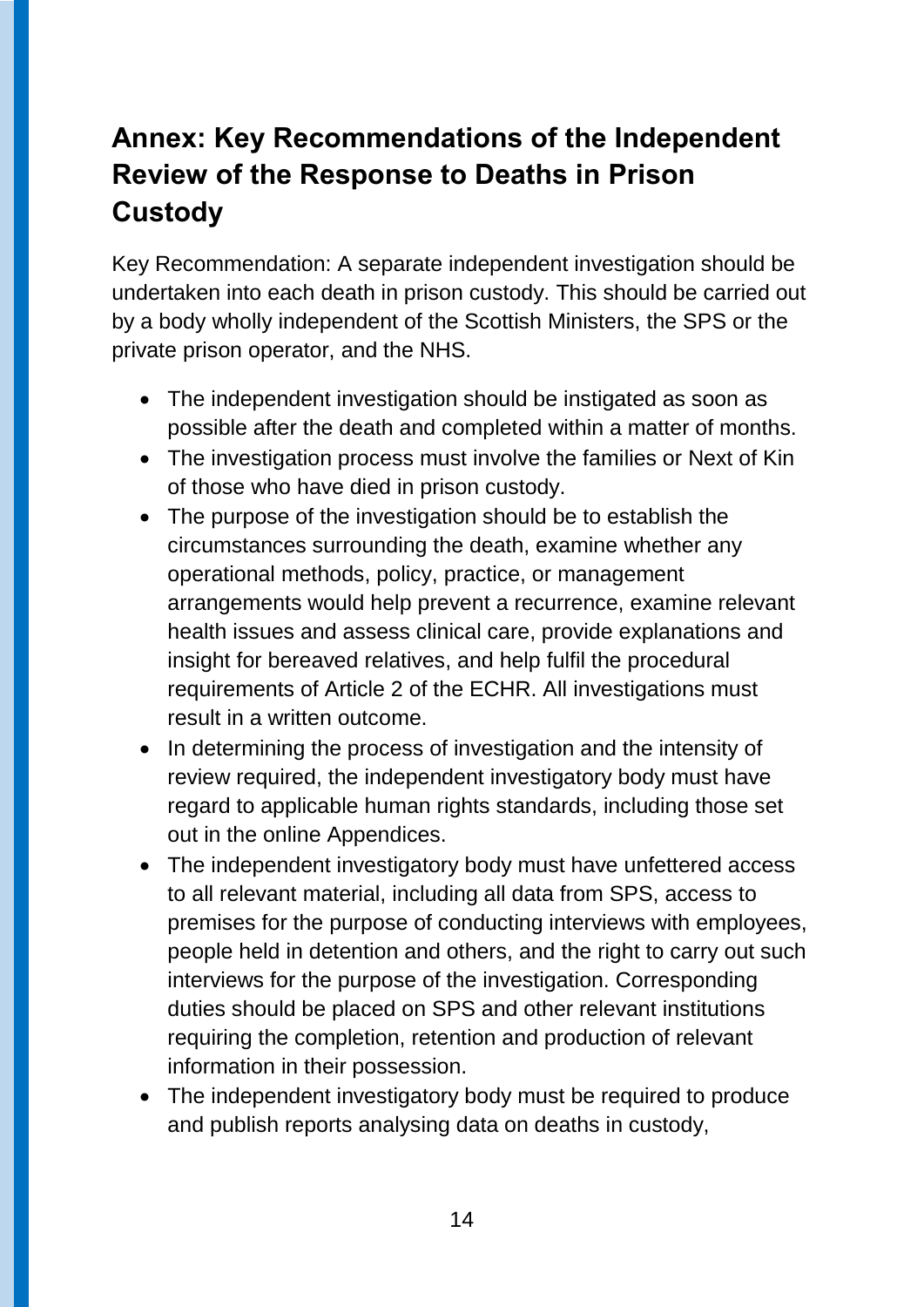identifying trends and systemic issues, making recommendations and promoting good practice.

- The independent investigatory body should also be tasked, in statute, with the duty to monitor and report on the implementation of its recommendations. The views of bereaved families or Next of Kin should be taken into account in this process.
- Families or next of kin of those who have died in custody should have access to full non-means-tested legal aid funding for specialist representation throughout the processes of investigation following a death in custody, including at the FAI.